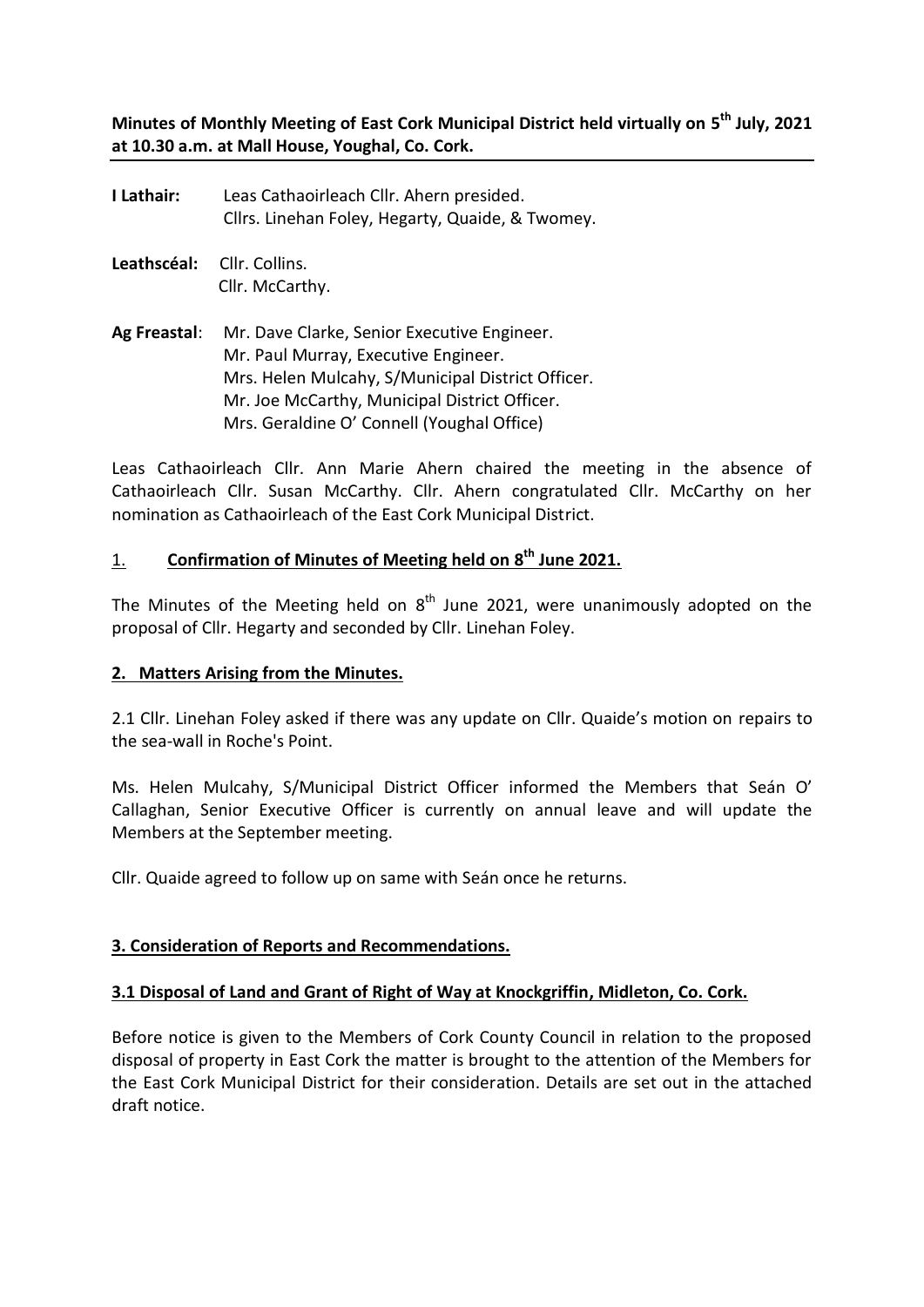| Situation:                            | Disposal of Land and Grant of Right-of-Way at Knockgriffin,<br>Midleton, Co. Cork to facilitate LIHAF project.                    |  |  |
|---------------------------------------|-----------------------------------------------------------------------------------------------------------------------------------|--|--|
| Area:                                 | Disposal of land measuring 0.0102 hectares/0.0252 acres, and<br>grant of right-of-way measuring 0.0334 hectares/0.00825<br>acres. |  |  |
| To Whom It Is Proposed<br>To Dispose: | Irish Water.                                                                                                                      |  |  |
| Consideration:                        | €1                                                                                                                                |  |  |

On the proposal of Cllr. Hegarty which was seconded by Cllr. Twomey the Members had no objection to the proposal.

### **3.2 Motorhome Parking.**

Ms. Helen Mulcahy, S/Municipal District Officer circulated an email from Colin McCarthy, Hon. Secretary, The Phoenix Motorhome Club Ireland, highlighting issues raised by the Members at the June meeting of the East Cork Municipal District regarding the provision of a goal post barrier at Ballycroneen Strand and appropriate signage to deter camper vans.

The email stated that regarding the substance of the comments at the Municipal District Meeting:

- The transgressions listed should be dealt with under existing anti-pollution and road traffic legislation.
- The congestion at Ballycroneen is a chronic issue during good weather and can be seen even when there are no motorhomes present.
- The provision of controlled parking for motorhomes at places like Ballycroneen is a better option than attempting to deny such vehicles access to parking areas which is under the control of the Council is in fact part of the Roads Act 1993 to which motorhomes, being taxed, insured and tested vehicles, have a right to access.

Mr. McCarthy started that as a club, they have developed a good record for positive contributions to various Councils that seek to provide appropriate parking areas for motorhomes and would be delighted to voluntary share their experience with the Members.

Cllr. Hegarty welcomed the response and suggested the motion regarding motorhomes to though to the County Development Plan for the provision of toilets, showers and waste disposal facilities for motorhomes.

Cllrs. Linehan Foley and Ahern concurred with Cllr. Hegarty and stated that the item be kept on the Agenda.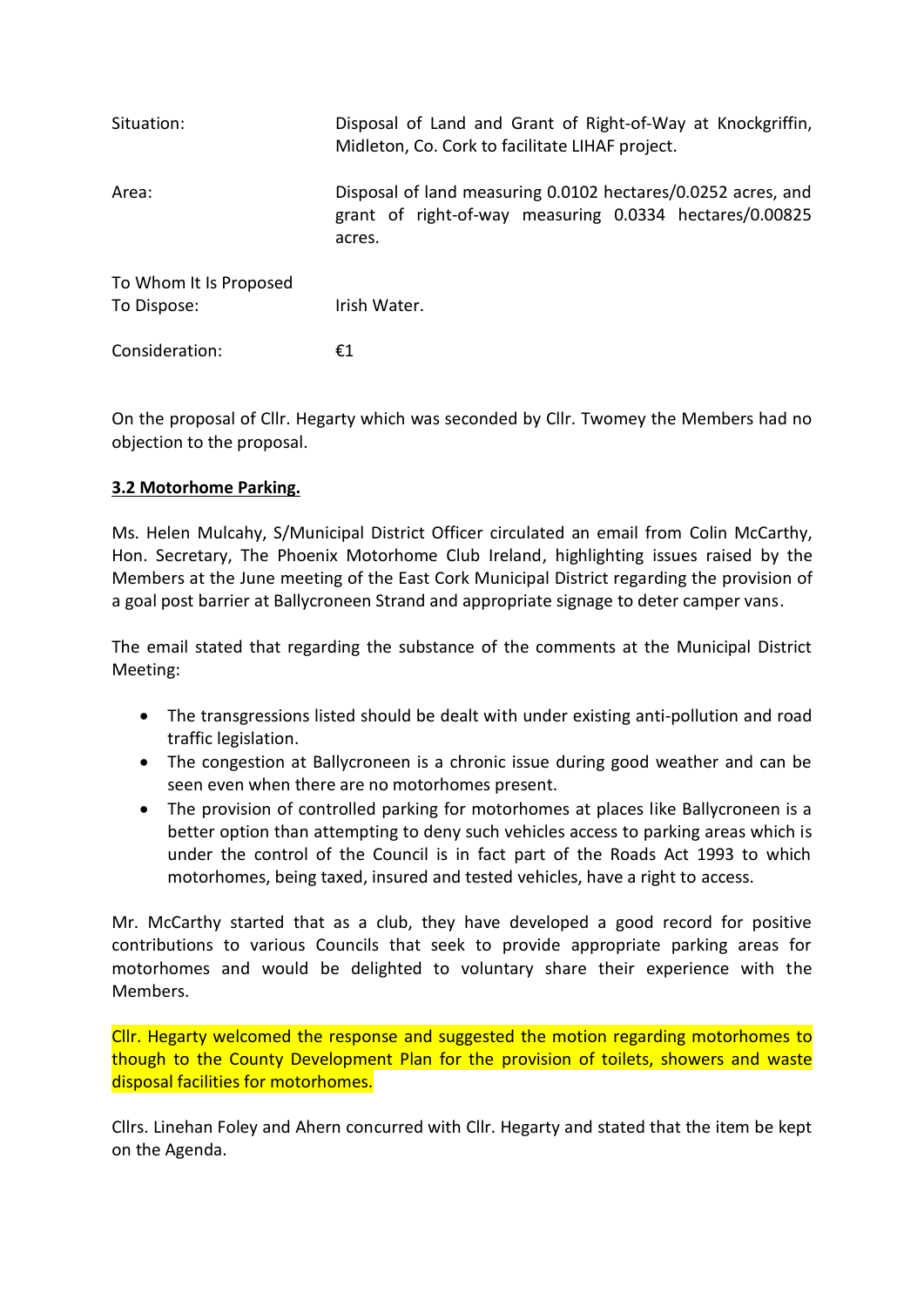### **3.3 East Cork Municipal District Roads Grant Programme Report.**

Mr. Dave Clarke, Senior Executive Engineer circulated the following East Cork MD Regional & Local Roads (Restoration Improvement & Restoration Maintenance) Programme 2021 to the Members.

| <b>Funding</b>             | Project         | Road         | <b>Road Number</b> | Road Name and                             | Length of | % Completed |
|----------------------------|-----------------|--------------|--------------------|-------------------------------------------|-----------|-------------|
| Grant                      | <b>Number</b>   | <b>Class</b> |                    | <b>Townland</b><br><b>or</b>              | Work (m)  |             |
| <b>Category</b>            |                 |              |                    | <b>Name</b>                               |           |             |
| Restoration                | RM <sub>1</sub> | LP           | L-3602             | East Cork $-$ L-3602                      | 2233      | 100%        |
| Maintenance                |                 |              |                    | (part) Kearney's X                        |           |             |
| Restoration                | RM <sub>2</sub> | LS.          | L-7609             | to Moanbaun<br>East Cork $-$ L-7609       | 2515      | 100%        |
| Maintenance                |                 |              |                    | Pigeonhill<br>to                          |           |             |
|                            |                 |              |                    | <b>Brodericks Cross</b>                   |           |             |
|                            |                 |              |                    |                                           |           |             |
| Restoration                | RM <sub>3</sub> | <b>LP</b>    | L-3604-0           | East Cork $-$ L-3604                      | 1480      | 0%          |
| Maintenance                |                 |              |                    | (Leamlara<br>to                           |           |             |
|                            |                 |              |                    | Condonstown                               |           |             |
| Restoration                | RM <sub>4</sub> | <b>LP</b>    | L-3601             | East Cork $-$ L3601                       | 3005      | 0%          |
| Maintenance                |                 |              |                    | (part) at Rathgire                        |           |             |
| Restoration                | RM <sub>5</sub> | R            | R-627              | East Cork $-$ R627                        | 5047      | 60%         |
| Maintenance                |                 |              |                    | (part)                                    |           |             |
|                            |                 |              |                    | Donnickmore<br>to                         |           |             |
|                            |                 |              |                    | Murleys X                                 |           |             |
| Restoration                | RM <sub>6</sub> | LS.          | L-7804             | East Cork - L7804                         | 2911      | 0%          |
| Maintenance                |                 |              |                    | (part)                                    |           |             |
|                            | RM <sub>7</sub> | LS.          |                    | Ballyknockane<br>East Cork $-$ L7803      | 1281      | 0%          |
| Restoration<br>Maintenance |                 |              | L-7803             | Kilnafurry                                |           |             |
| Restoration                | RM <sub>8</sub> | LP           | L-3814             | East Cork - L3814                         | 1125      | 100%        |
| Maintenance                |                 |              |                    | (part) Redbarn                            |           |             |
| Restoration                | RM <sub>9</sub> | LS.          | L-7861             | East Cork $-$ L-7861                      | 1524      | 100%        |
| Maintenance                |                 |              |                    | <b>Pilmore Road</b>                       |           |             |
| Restoration                | <b>RM 10</b>    | <b>LP</b>    | L-3816             | East Cork $-$ L-3816                      | 1065      | 100%        |
| Maintenance                |                 |              |                    | (part)                                    |           |             |
|                            |                 |              |                    | Ballymacoda<br>to                         |           |             |
|                            |                 |              |                    | Knockadoon Road                           |           |             |
| Restoration                | <b>RM 11</b>    | LP, LS       | L-3630             | East Cork $-$ L3630                       | 1702      | 0%          |
| Maintenance                |                 |              |                    | Stacks Cross to                           |           |             |
|                            |                 |              |                    | Knockasturkeen                            |           |             |
| Restoration                | <b>RM 12</b>    | LP           | L-3818             | East Cork $-$ L3818                       | 2600      | 100%        |
| Maintenance                |                 |              |                    | (part) Ballyrussell                       |           |             |
|                            |                 |              |                    | to Loughane                               |           |             |
| Restoration                | <b>RM 13</b>    | LS           | L-7683             | East Cork $-$ L7663                       | 1800      | 0%          |
| Maintenance                |                 |              |                    | (part) Monagoul                           |           |             |
|                            |                 |              |                    | to Ballyduff                              |           |             |
| Restoration<br>Maintenance | <b>RM 14</b>    | LP           | L-3642             | East Cork $-$ L3642<br>(part) Ballyvaloon | 705       | 0%          |
| Restoration                | <b>RM 15</b>    | R            | R-630              | East Cork $-$ R630                        | 2267      | 0%          |
| Maintenance                |                 |              |                    | Lower Aghada to                           |           |             |
|                            |                 |              |                    | Whitegate                                 |           |             |
|                            |                 |              |                    | <b>RESTORATION MAINTENANCE SUBTOTAL =</b> | 31,260    |             |
|                            |                 |              |                    |                                           |           |             |
| Restoration                | RI <sub>1</sub> | LP           | L-3601             | East Cork $-$ L3601                       | 1658      | 0%          |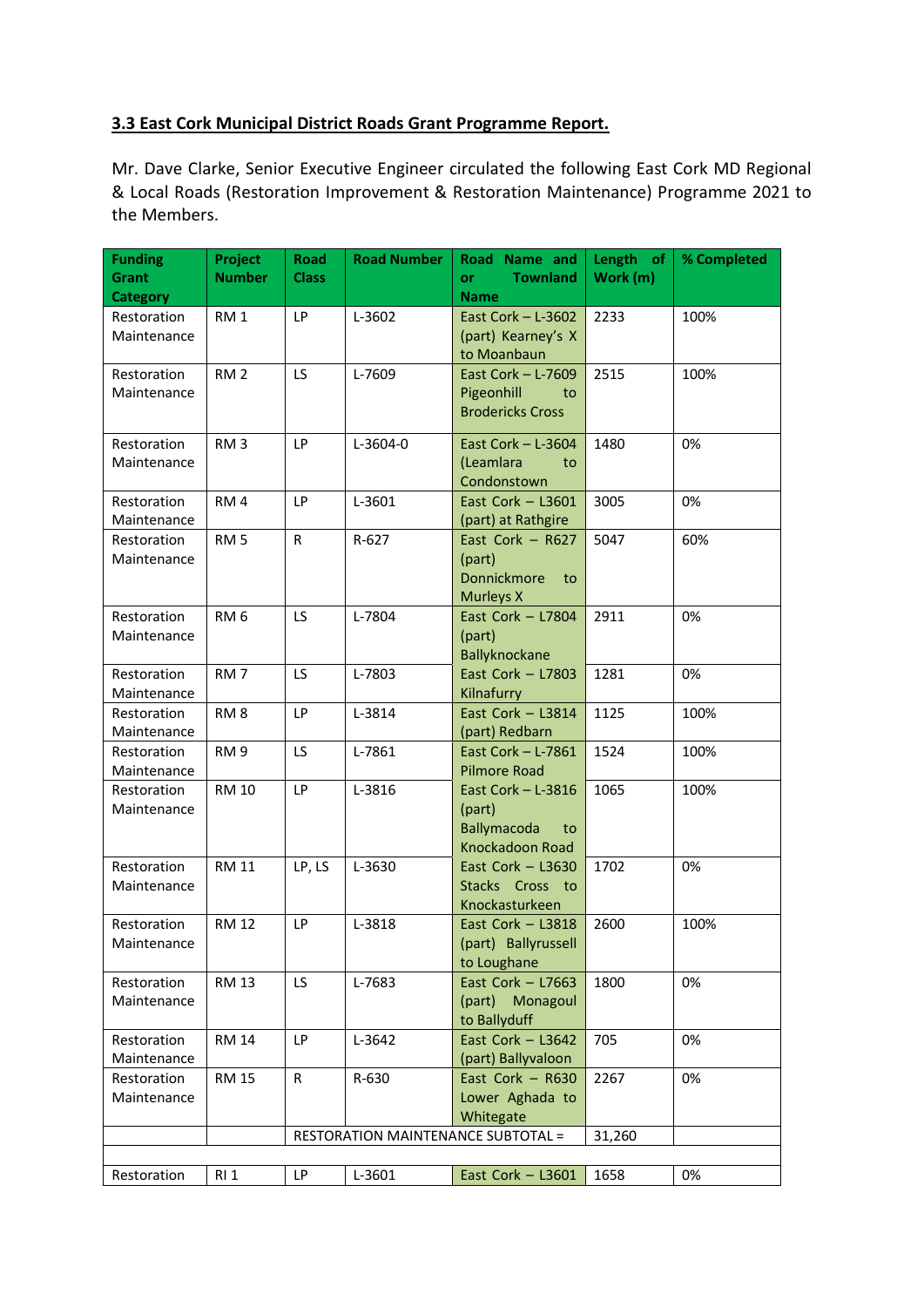| Improvement |                 |           |         | Monaleen                           |        |                     |
|-------------|-----------------|-----------|---------|------------------------------------|--------|---------------------|
| Restoration | RI <sub>2</sub> | LS        | L-7834  | East Cork - L7834                  | 1906   | 100%                |
| Improvement |                 |           |         | Coolcap                            |        |                     |
| Restoration | RI <sub>3</sub> | LT.       | L-38061 | Cork<br>East                       | 400    | 100%                |
| Improvement |                 |           |         | L38061<br>(part)                   |        |                     |
|             |                 |           |         | Road<br>High                       |        |                     |
|             |                 |           |         | Killeagh                           |        |                     |
| Restoration | RI4             | LS.       | L-7839  | East Cork $-$ L7839                | 800    | 40%                 |
| Improvement |                 |           |         | <b>Dishane</b>                     |        |                     |
| Restoration | RI <sub>5</sub> | LS        | L-7828  | East Cork $-17828$                 | 1491   | 0%                  |
| Improvement |                 |           |         | <b>Ballyglavin</b>                 |        |                     |
| Restoration | <b>RI6</b>      | LS.       | L-9509  | East Cork - L9509                  | 80     | <b>Tender Stage</b> |
| Improvement |                 |           |         | (part) Sweetfield                  |        |                     |
|             |                 |           |         | Estate                             |        |                     |
| Restoration | RI <sub>7</sub> | LP        | L-3813  | East Cork $-$ L3813                | 1387   | 40%                 |
| Improvement |                 |           |         | <b>Beanfield</b><br><b>Cross</b>   |        |                     |
|             |                 |           |         | towards Gortroe                    |        |                     |
| Restoration | RI <sub>8</sub> | LP        | L-38165 | East Cork $-$ L3816                | 1400   | Contract            |
| Improvement |                 |           |         | (part)                             |        | Awarded             |
|             |                 |           |         | Knockadoon                         |        |                     |
| Restoration | RI <sub>9</sub> | R         | R-633   | East Cork $-$ R633                 | 2000   | Contract            |
| Improvement |                 |           |         | Lisquinlan                         |        | Awarded             |
| Restoration | <b>RI 10</b>    | R         | R-629   | East Cork $-$ R629                 | 306    | 90%                 |
| Improvement |                 |           |         | Approach<br>to                     |        |                     |
|             |                 |           |         | Ballycotton                        |        |                     |
| Restoration | <b>RI 11</b>    | LP        | L-3642  | East Cork $-$ L3642                | 931    | Contract            |
| Improvement |                 |           |         | Ballyvaloon                        |        | Awarded             |
| Restoration | <b>RI 12</b>    | <b>LP</b> | L-3630  | East Cork $-$ L3620                | 1850   | 95%                 |
| Improvement |                 |           |         | Stacks X to R629                   |        |                     |
|             |                 |           |         | <b>Ballymaloe</b>                  |        |                     |
| Restoration | <b>RI 13</b>    | LP        | L-3809  | East Cork $-$ L3809                | 2000   | Contract            |
| Improvement |                 |           |         | Kilmountain X to                   |        | Awarded             |
|             |                 |           |         | Mogeely                            |        |                     |
| Restoration | <b>RI 14</b>    | LP        | L-3628  | East Cork $-$ L3628                | 210    | Contract            |
| Improvement |                 |           |         | Whiterock (part)+                  |        | Awarded             |
|             |                 |           |         | <b>Thades Cross</b>                |        |                     |
| Restoration | <b>RI 15</b>    | LP        | L-3626  | East Cork - L3626                  | 850    | 95%                 |
| Improvement |                 |           |         | 'Rocky Road' at                    |        |                     |
|             |                 |           |         | Copperingerstown                   |        |                     |
| Restoration | <b>RI 16</b>    | LS.       | L-7650  | East Cork $-$ L7650                | 1299   | 95%                 |
| Improvement |                 |           |         | Carrigagour                        |        |                     |
| Restoration | <b>RI 17</b>    | R         | R-630   | East Cork $-$ R630                 | 672    | Contract            |
| Improvement |                 |           |         | Loughatalia<br>to                  |        | Awarded             |
|             |                 |           |         | Rosehill                           |        |                     |
| Restoration | <b>RI 18</b>    | LS.       | L-9402  | East Cork - L9402                  | 156    | 95%                 |
| Improvement |                 |           |         | Park<br><b>Street</b>              |        |                     |
|             |                 |           |         | Midleton                           |        |                     |
|             |                 |           |         | RESTORATION IMPROVEMENT SUBTOTAL = | 19,396 |                     |

# By Cork County Council

#### By Contractor

Mr. Dave Clarke, Senior Executive Engineer informed the Members that 2 sections of the Whitegate Road are due to be surface dressed. Originally works on the Whitewell to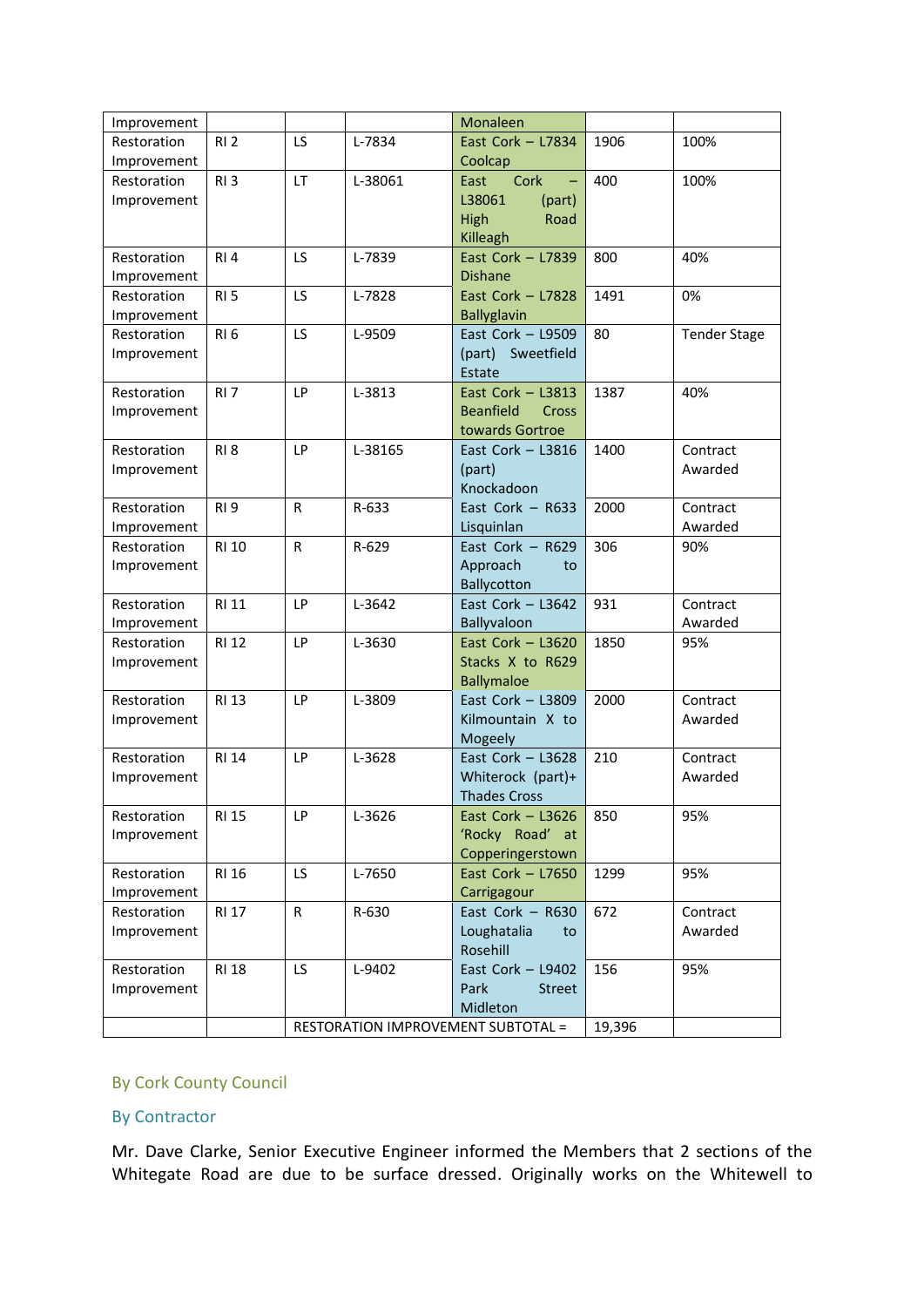Rostellan Road were due to take precedence but due to the deteriorating road conditions, works will now take place on the Lower Aghada to Whitegate first.

Cllr. Twomey asked what kind of surface dressing will be used in the village. The Engineer informed the Members that it will be a wearing course macadam which will be used until such a time when Irish Water have completed their works in Whitegate.

Cllr. Twomey asked if any update has been received from Irish water on their plans and start date for their proposed works in Whitegate.

Mr. Dave Clarke, Senior Executive Engineer informed the Members that the proposed works due to be undertaken by Irish Water is at planning stage presently and stated that Irish Water have also applied for a foreshore license for the provision of an outfall pipe.

#### **3.3 East Cork Municipal District Climate Adaptation Resilience Works Allocation 2021**.

Mr. Dave Clarke, Senior Executive Engineer circulated the following East Cork Municipal District Climate Adaptation Resilience Works Allocation 2021 to the Members and informed the Members that this is a new area of funding and stated that the Department of Transport have allocated €15m countrywide with €420,000 allocated to Cork County Council.

The Senior Executive Engineer informed the Members that the purpose of this new funding is a look at projects which are more resilient in extreme weather events.

| East Cork Municipal District - RW 06/2021 Climate Adaptation & Resilience Works 30th June 2021 |                                   |                                  |         |  |  |
|------------------------------------------------------------------------------------------------|-----------------------------------|----------------------------------|---------|--|--|
| Area                                                                                           | <b>Scheme Title</b>               | <b>Scheme Cost</b>               |         |  |  |
| Midleton                                                                                       | Roches Point Roadside Retaining   | Stabilisation of roadside        | €18,000 |  |  |
|                                                                                                | Wall & Road Drainage              | retaining wall and roadside      |         |  |  |
|                                                                                                |                                   | drainage improvement works       |         |  |  |
| Midleton                                                                                       | Detention / Infiltration drainage | Forming of detention /           | €25,000 |  |  |
|                                                                                                | swale Gortacrue                   | infiltration drainage swale at   |         |  |  |
|                                                                                                |                                   | Gortacrue                        |         |  |  |
| Midleton                                                                                       | Drainage Improvements at          | Upgrade roadside drainage        | €15,000 |  |  |
|                                                                                                | <b>Glennageare Cross Roads</b>    | system that is inadequate during |         |  |  |
|                                                                                                |                                   | high intensity rainfall events   |         |  |  |
| Midleton                                                                                       | Drainage Improvement at R630      | Upgrade roadside drainage        | €30,000 |  |  |
|                                                                                                | Rosehill                          | system that is inadequate during |         |  |  |
|                                                                                                |                                   | high intensity rainfall events   |         |  |  |
| Midleton                                                                                       | Drainage Improvements at Junction | Upgrade roadside drainage        | €25,000 |  |  |
|                                                                                                | Ballyedmond Hill and R626         | system that is inadequate during |         |  |  |
|                                                                                                |                                   | high intensity rainfall events   |         |  |  |
| Youghal                                                                                        | Rathcannning Hill, Dungourney     | Altering of road levels on steep | €90,000 |  |  |
|                                                                                                |                                   | road subject to damage by        |         |  |  |
|                                                                                                |                                   | excess surface water in high     |         |  |  |
|                                                                                                |                                   | intensity rainfall events        |         |  |  |
| Youghal                                                                                        | Lighthouse Hill Youghal Surface   | Surface water drainage works on  | €20,000 |  |  |
|                                                                                                | <b>Water Drainage</b>             | Lighthouse Hill, Youghal         |         |  |  |
|                                                                                                |                                   | vicinity of Green Park and Hotel |         |  |  |
| Youghal                                                                                        | Ladysbridge to Garryvoe Road      | Safety barrier to protect from   | €26,000 |  |  |
|                                                                                                | <b>Safety Barrier</b>             | intermittent water hazard in     |         |  |  |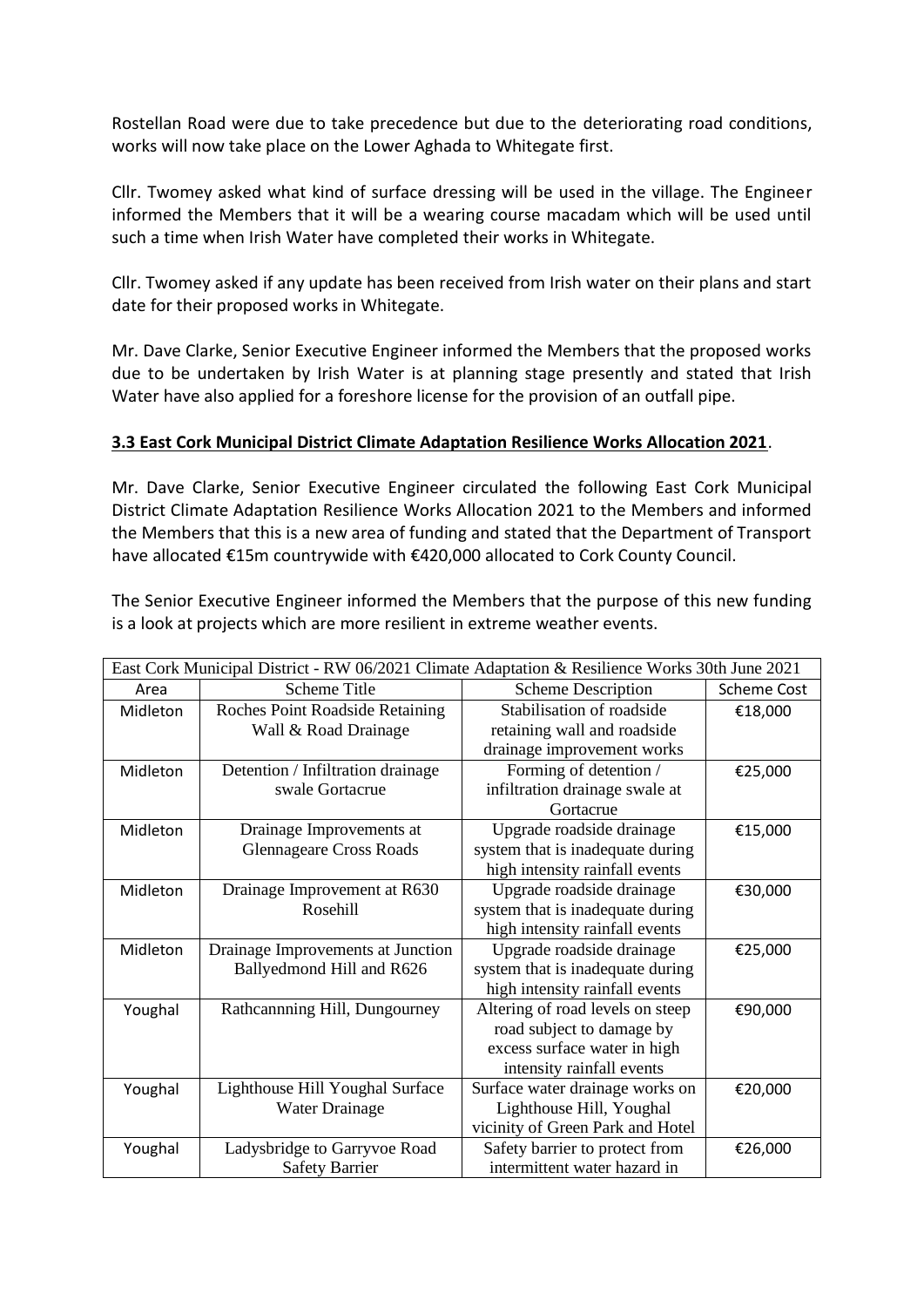|         |                                   | swale along road edge              |          |
|---------|-----------------------------------|------------------------------------|----------|
| Youghal | Drainage Improvements on L7806    | Upgrade roadside drainage          | €5,000   |
|         | Breeda Road                       | system that is inadequate during   |          |
|         |                                   | high intensity rainfall events     |          |
| Youghal | Drainage Improvements on L38052   | Upgrade roadside drainage          | €5,000   |
|         | Carrignashinney Mogeely           | system that is inadequate during   |          |
|         |                                   | high intensity rainfall events     |          |
| Youghal | Drainage Improvements on the      | Provision of roadside french       | €20,000  |
|         | L3808 at Kilnatoora, Youghal      | drains to lower watertable /       |          |
|         |                                   | address springs occurring during   |          |
|         |                                   | extended periods of high rainfall. |          |
| Youghal | Drainage Improvements at Junction | Upgrade roadside drainage          | €40,000  |
|         | L3816 and Glenawilling Road       | system that is inadequate during   |          |
|         |                                   | high intensity rainfall events     |          |
| Youghal | Drainage Improvements on the      | Provision of roadside french       | €15,000  |
|         | L7824 Barradaw Road               | drains to lower watertable /       |          |
|         |                                   | address springs occurring during   |          |
|         |                                   | extended periods of high rainfall. |          |
| Youghal | Drainage Improvements on the      | Provision of roadside french       | €20,000  |
|         | L3815 Kilcredan Road              | drains to lower watertable /       |          |
|         |                                   | address springs occurring during   |          |
|         |                                   | extended periods of high rainfall. |          |
| Youghal | New Line Road Youghal Retaining   | Stabilisation of roadside          | €75,000  |
|         | Wall                              | retaining wall                     |          |
|         |                                   |                                    |          |
|         |                                   | Total =                            | €429,000 |

Cllr. Ann Marie Ahern thanked the Senior Executive Engineer which she stated was very welcome for the East Cork Area.

### **3.4 Municipal District Officer's Report July 2021.**

Ms. Helen Mulcahy, S/Municipal District Officer circulated the East Cork Municipal District Officer Report July 2021 to the Members.

### **Midleton to Youghal Greenway**.

Works on the construction of the Midleton Youghal Greenway have now recommenced following the lifting of Covid 19 restrictions for essential infrastructure under national guidance. As a result of Covid 19 restrictions on construction activity over the past year, the programme for the delivery of the Greenway has been impacted and the completion of the overall project is now planned for Q1 2023. Cork County Council will seek to identify opportunities to open completed sections of the Greenway on a phased basis in advance of completing the overall route.

### **Midleton Town Centre Improved Access & Enhancement Project, Phase 2.**

The design and tender documentation for the project was reviewed by a Construction Claims Specialist in Q1 2021. As previously explained this review was necessary to reduce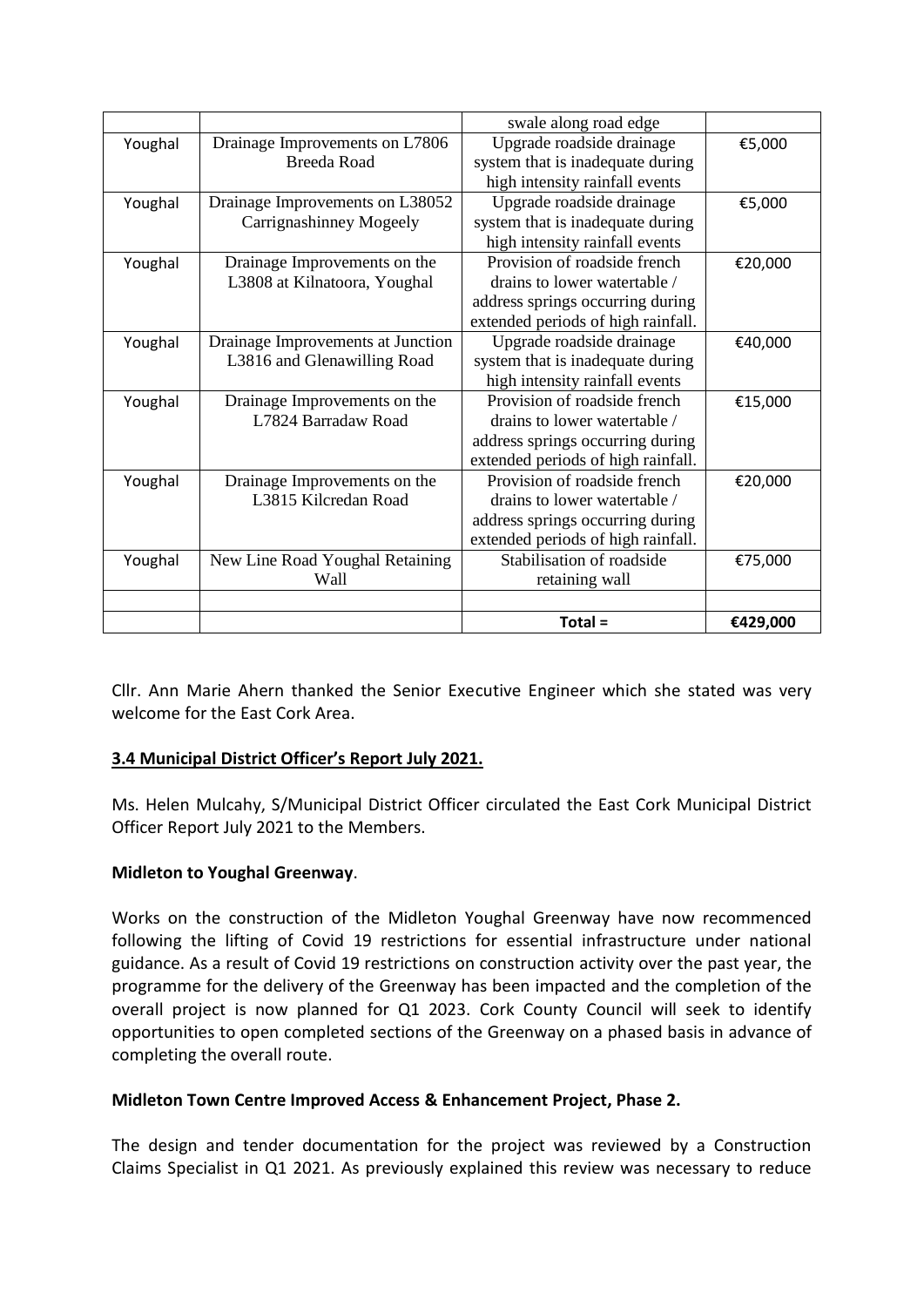the risk of additional Construction cost due to Contractor claims and associated delays during the construction phase. Issues identified by the review are currently being resolved by our Consultants and once these have been addressed the Project will be advertised for tender this July. Subject to the completion of a successful tender process, construction should commence in Q4 2021 with completion in Q1 2023.

#### **Front Strand Public Convenience & Lifeguard Facility**.

The tender process for this development was deemed unsuccessful and the decision was made to retender. The contract will be re-advertised on Friday the 30<sup>th</sup> of April with a closing date of the  $31<sup>st</sup>$  of May. Members will be kept updated on the tender process.

### **Youghal RRDF Application (Courthouse) – and Public Realm.**

This project involves the regeneration of the Town Centre through public realm renewal and the development of a future vision for the discussed former Courthouse. This funding also provided for the acquisition of the former soup kitchen property which has now been completed.

The Stage 1 Report on the redevelopment of the former Courthouse building incorporating the adjoining discussed shed has been finalised and will now move on to detailed design and planning. The redevelopment will provide a new lease of life for two unused buildings.

The main concept for the refurbished building is a permanent exhibition of a unique collection of household items of historical and social importance spanning the century 1850 to 1950. This collection has been acquired by the Council.

CCC have advertised for specialist external consultants to join CCC's architect led design team for the refurbishment and re-development of the courthouse and soup kitchen.

All tenders have been returned across multiple individual competitions and are currently under assessment. Letters will go out to tenderers this week requesting the submission of supporting documentation. A final tender report and recommendation will be issued by May  $14^{th}$ .

Initial work has commenced on the scope and design of the public realm enhancements.

#### **Town & Village Renewal Scheme, 2020.**

Glenbower Wood.

An application for funding to facilitate the replacement of 3 no. footbridges in Glenbower Wood, Killeagh, was successful and the Department allocated €36,000 to this Project. The Council is liaising with the Community and the procurement of the works will commence as soon as construction restrictions as a result of Covid 19 are lifted.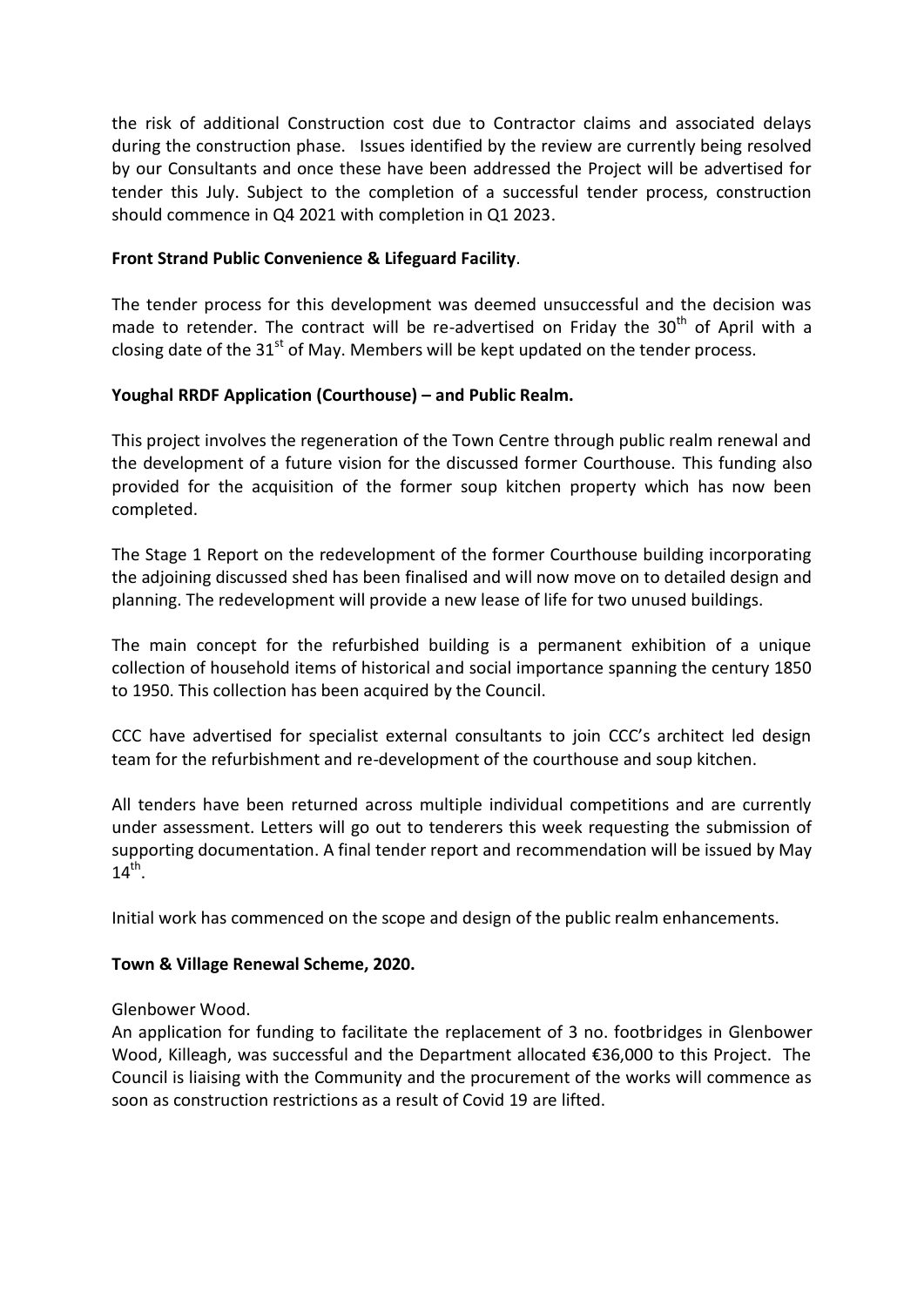### **Town & Village Renewal Scheme 2020 Accelerated Measures in Response to Covid-19 Old Bridewell Gaol, Youghal.**

The Council was successful and received a grant of €38,000 for a joint Cork County Council, Youghal Tidy Towns and Tesco Youghal proposal to develop a community garden at the Old Bridewell Gaol, Mill Road, Youghal. The project will consist of a gated community garden including an urban orchard, raised beds, seating and courtyard. Detailed design complete. Tenders have been received and are currently being assessed. Work will commence as soon as restrictions on construction works are lifted.

### Castlemartyr.

A grant of €25,000 was approved to part fund the development of a linear walkway from Castlemartyr village along the Ladysbridge road to the entrance to Castlemartyr Resort. This project will be undertaken as part of the Village Enhancement Scheme for 2020. A detailed design is currently being drawn up.

### **PHASE 2 OF YOUGHAL BOARDWALK**

Members will be aware of the significant progress made on Phase 2 of the Boardwalk from Claycastle to Redbarn, which has been the subject of very positive comment. Works are almost complete.

### **Outdoor Recreation Infrastructure Scheme.**

This Municipal District submitted two applications for funding:-

Measure 1 – Pathway to Whitebay beach, Roches Point. This application was successful and €20,000 was awarded. The works are now 100% complete.

Measure 2 – Peoples Path, Whitegate/Rostellan: An application for works costing €223,000 was submitted but the application was unsuccessful.

#### **Village Enhancement Scheme 2021**

Members are aware that this is a Council funded scheme aimed at enhancement in the key villages in the Municipal District. The value of the works cannot exceed €68,500. Members can also include villages from 2021.

2017 Key Village Cloyne – Community Car Park

2018 Key Village Whitegate/Aghada – Enhancements to village green area. Funding set aside for works to be undertaken post Irish Water works.

2019 Key Village Killeagh – Community Car Park

2020 Key Village Castlemartyr – amenity walkway from village to Resort Hotel / Forestry Area.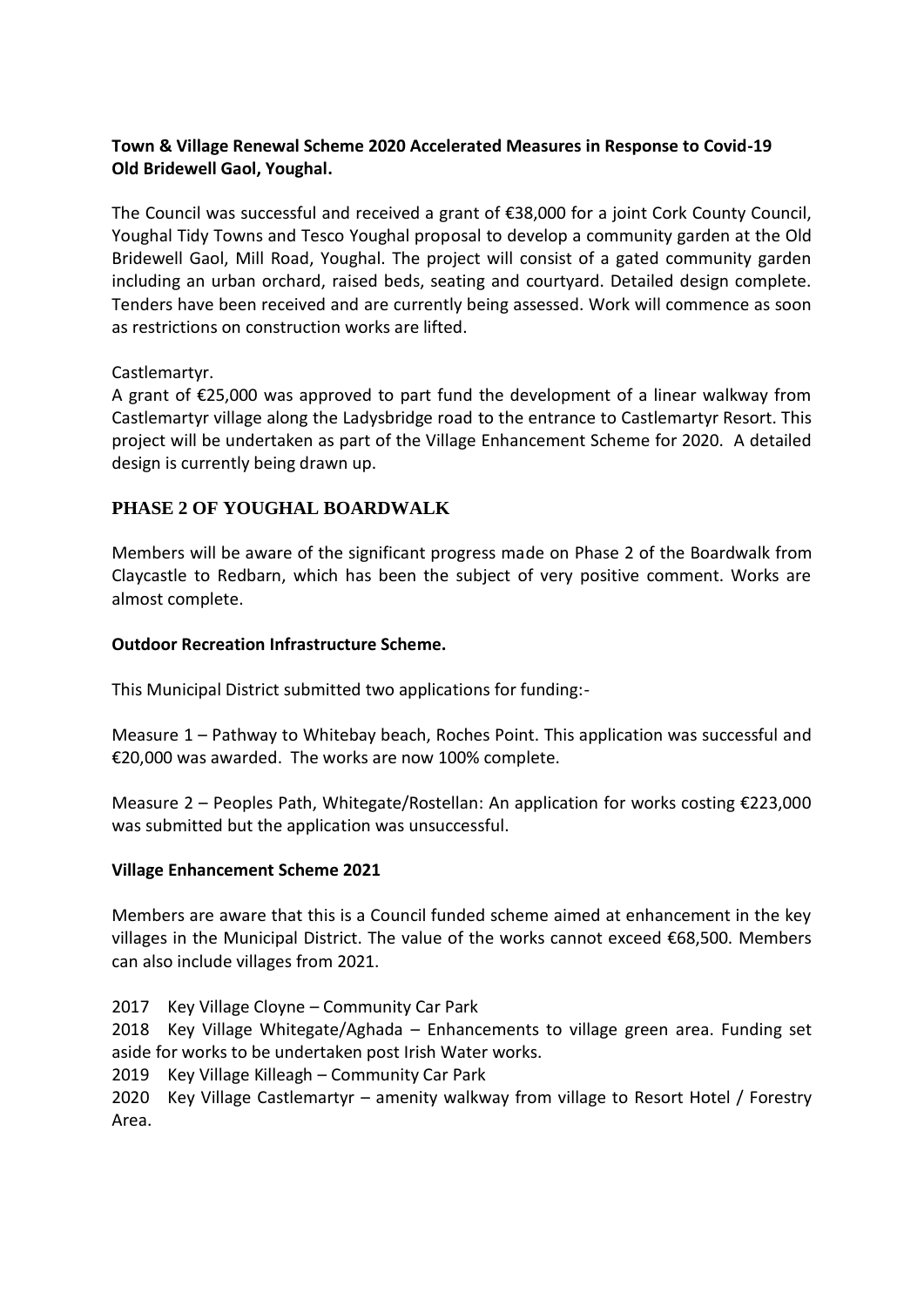The Villages in the Municipal District are Mogeely, Dungourney, Ladysbridge, Ballymacoda, Shanagarry/Garryvoe, Saleen, Ballycotton and Churchtown South. Members can submit proposals for consideration to the Municipal District Officer.

#### **New Library for Youghal**

Cork County Council has secured funding to the value of  $\epsilon$ 4,822,511 for two projects in the Government's Rural Regeneration and Development Fund (RRDF).

Youghal has received one of the highest funding allocations at €4,048,511 with Cork County Council providing an additional  $\epsilon$ 449,835, for a new town library. A collection of derelict buildings on North Main Street will be renovated and extended to create a modern and fully restored library. The new library will reinvigorate the town centre and provide essential community facilities and services, including remote learning resources and an accessible public space in the town for residents and visitors.

#### **Water Sports Facility for Claycastle**

Garrylucas and Claycastle Beaches to benefit from new Water Sports Activity Facilities. Cork County Council has welcomed the announcement by the Minister for Tourism, Culture, Arts, Gaeltacht, Sport and Media, Catherine Martin, that Cork County will benefit from the construction of Water Sports Activity Facility Centre's at Garrylucas and Claycastle beaches.

This follows applications by Cork County Council in December 2020 under the Fáilte Ireland 'Platforms for Growth' Water Sports Activity Facility Centre's funding call. The funding approvals will facilitate the construction of new state-of-the-art facilities at both locations, the key components of which will be sustainable and accessible design, toilet & shower provision, all weather changing facilities, secure storage; induction space and equipment wash down facilities.

The facilities will be of great benefit to the existing water sports activity businesses who operate from the two beaches and will also encourage new businesses to offer services from both locations.

This report was marked as read.

### **4. Business Prescribed by Statute**.

None.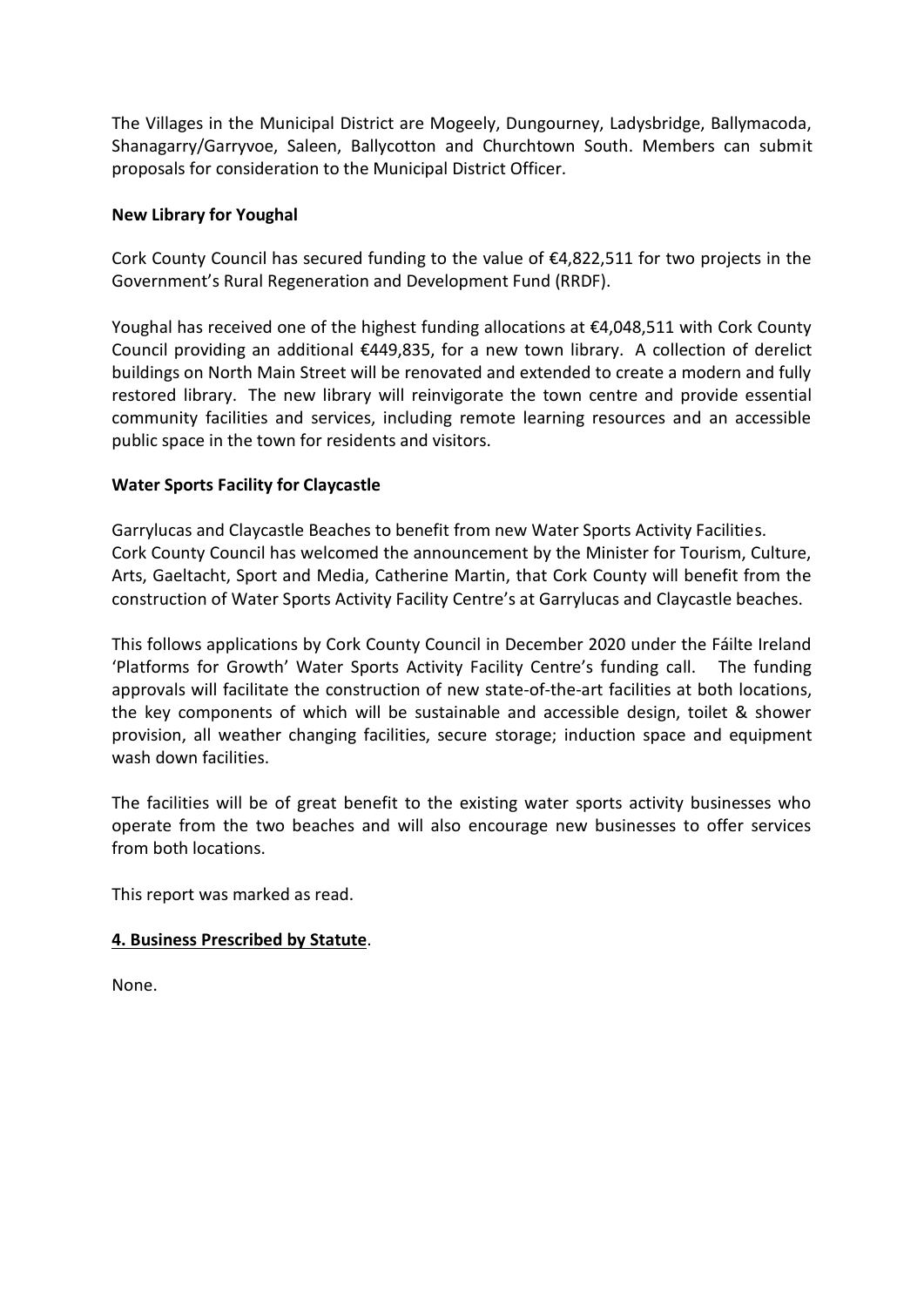### **5. Notices of Motion.**

5.1.1 Cllr. Danielle Twomey, received on  $14<sup>th</sup>$  June 2021.

"Can the Dr O'Sullivan's Terrace, Upper Aghada be included in the next roads programme for resurfacing."

Mr. Dave Clarke, Senior Executive Engineer informed the Members that this road is on a candidate list for resurfacing works.

5.1.2 Cllr. Danielle Twomey, received on 21<sup>st</sup> June 2021.

"Can issues with the L96322-2 be addressed including:

- 1. The addition of speed limit signage
- 2. Lack of footpath to the beach Carpark
- 3. Can the speed limit of this road be included in the speed limit review with a recommendation of a reduction to 30km
- 4. Addition of road markings and lining.

Mr. Dave Clarke, Senior Executive Engineer informed the Members that he will inspect this road and stated that he is of the opinion that 50kph is the appropriate speed limit for this road but will list the road for review in the next speed limit review.

The Senior Executive Engineer informed the Members that he will review road markings and signage for this area and will consider the provision of a new footpath should further funding become available.

Cllr. Twomey asked if the provision of a trail path could be considered.

The Engineer informed the Members that the provision of trial paths is a community led project and would also be community maintained.

5.1.3 Cllr. Danielle Twomey received on 21<sup>st</sup> June 2021.

"Can the engineer investigate the Shanagarry/ Ardnahinch beach carpark, with the intent to expand the car parking provisions available. Repairs needed to the boundary fence and pothole repair and car parking space lining. Also the addition of anti-litter signage, and camping prohibited signage.

Cllr. Hegarty supported this motion and asked if there could be connectivity between Ardnahinch Beach and Ballinamona.

Cllr. Ahern also supported this motion.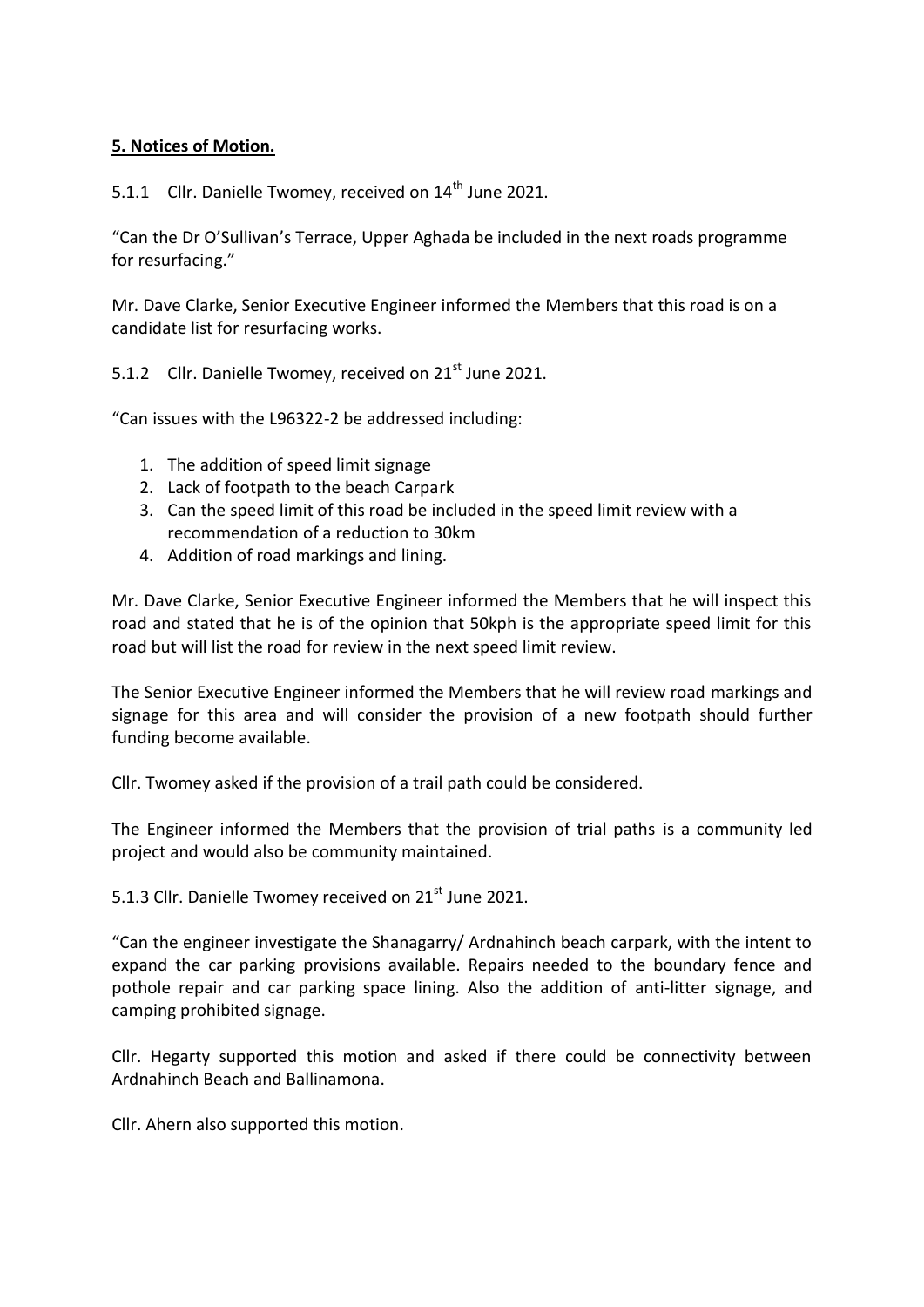Mr. Joe McCarthy, Municipal District Officer informed the Members that there is no budget provision for these works but stated that the motion can be revisited as soon as funding becomes available.

5.1.4 Cllr Mary Linehan Foley, received on 20<sup>th</sup> June 2021.

"Asking ECMD to look at resurfacing of Sarsfield Terrace as it hasn't been resurfaced in years".

Cllr. Hegarty fully supported this motion.

Mr. Dave Clarke, Senior Executive Engineer informed the Members that this will be considered for next years road programme.

5.1.5 Cllr. Mary Linehan Foley, received on 20<sup>th</sup> June 2021.

"Asking for update on Footpath for Raheen Road and Raheen Crescent and lighting motion passed a few years ago".

Mr. Dave Clarke, Senior Executive Engineer, informed the Members that the construction of a footpath for Raheen Crescent is included in this year's footpath programme.

In relation to the lighting the Engineer informed the Members that the lighting at this location has been inspected by Michael Cotter, Public Lighting Engineer, who has deemed the spacing of the lighting as adequate and has agreed to upgrade the existing lights to LED lighting.

The Senior Executive Engineer informed the Members that the funding has not been identified for the continuation of a footpath at Raheen Road but stated that he will discuss this with Helen Mulcahy, S/Municipal District Officer to investigate the sourcing of funding from a heritage perspective.

5.1.6 Cllr. Mary Linehan Foley, received on 20<sup>th</sup> June 2021.

"Asking that Sruthain Na Sali and Oakhill receive €300 for Residents Association Grants from funds available for grass cutting as they apply every year but were late this year due to Covid".

Cllrs. Ahern & Twomey supported this motion.

Ms. Helen Mulcahy, S/Municipal District Officer asked if a Residents Association is active in both estates and stated that receipts from items purchased would need to be submitted along with bank account details.

Cllr. Linehan Foley will follow up on same.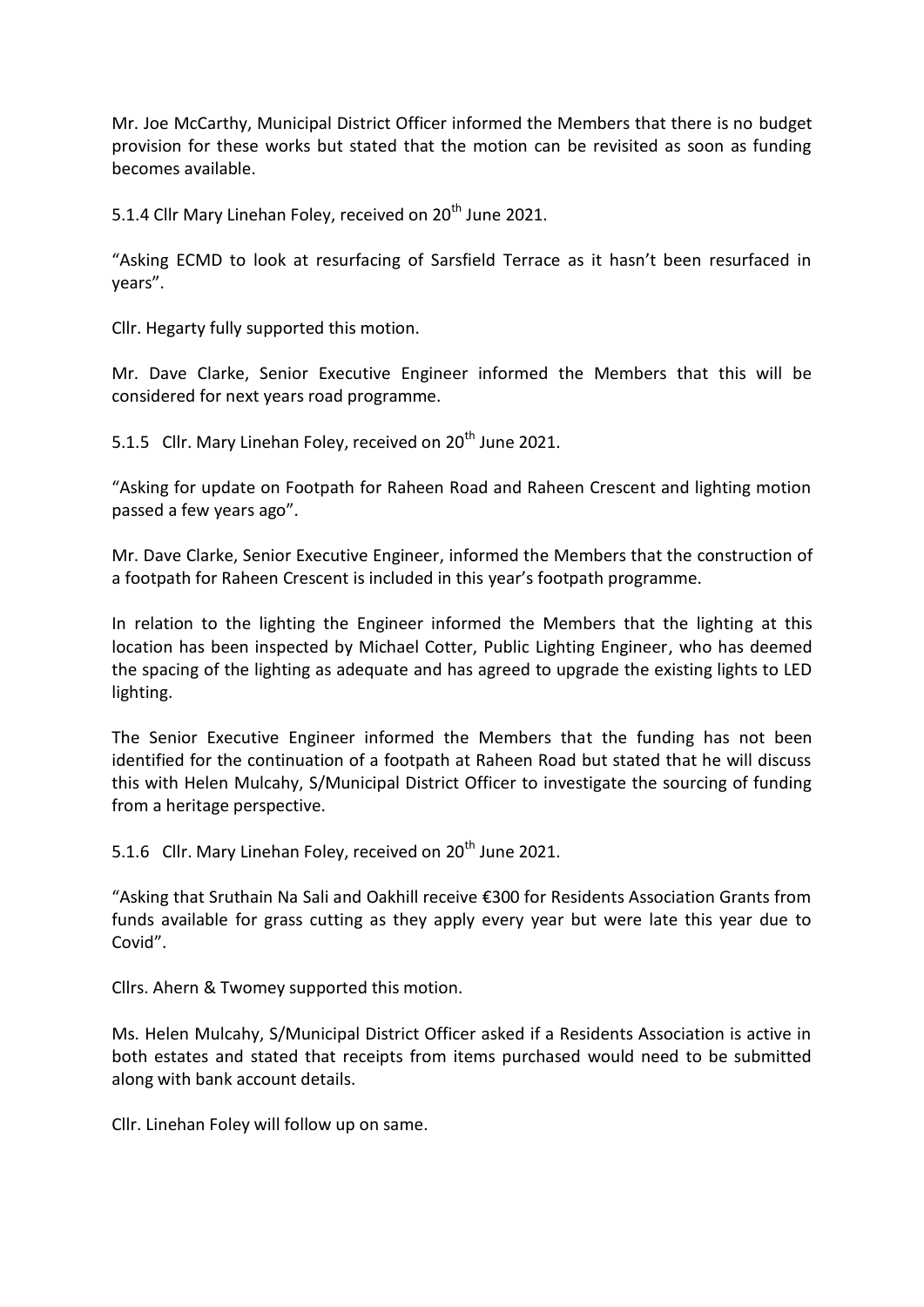5.1.7 Cllr. Michael Hegarty, received on  $29<sup>th</sup>$  June 2021.

"That the L78410 serving Ballyhoncok Lake and residents be repaired immediately.".

Cllr. Ahern supported this motion.

Mr. Dave Clarke, Senior Executive Engineer informed the Members that that this road will be inspected and potholes will be filled also. The Engineer informed the Members that this road would be suitable for a CIS which is something that could be considered by the residents in the meantime.

5.1.8 Cllr. Michael Hegarty, received on  $29<sup>th</sup>$  June 2021.

"That the Link Road L7629 riddled with potholes be attended to at Ballyriortha, Midleton".

Mr. Dave Clarke, Senior Executive Engineer informed the Members that this matter has been referred to the District Supervisor for repair.

5.1.9 Cllr. Michael Hegarty, received on  $29<sup>th</sup>$  June 2021.

"Repairs to road from Mullin's Cross to Upper Garryvoe".

Mr. Dave Clarke, Senior Executive Engineer will follow up on this matter.

5.1.10 Susan McCarthy, received on  $29<sup>th</sup>$  June 2021.

"That Council take measures to address the increase in traffic (motor, pedal and otherwise) on the road around East Ferry. To be included in the speed limit review as well as other traffic calming measures to be investigated".

Cllr. Hegarty moved this motion in Cllr. McCarthy's absence.

5.1.11 Cllr. Susan McCarthy, received on 29<sup>th</sup> June 2021.

"That council provide seating at the Bailick Walkway car park along the grass verge inside the boundary fence. The walkway has seen huge increase in user numbers since the upgrade last year and the car park has become a meeting spot for those doing socially distanced walks and social activities".

Cllr. Hegarty moved this motion in Cllr. McCarthy's absence.

5.1.12 Cllr. Susan McCarthy, received on 29<sup>th</sup> June 2021.

"That council review the Ballinacurra area to identify a potential green space for children to play and within that space, also to consider it for playground funding".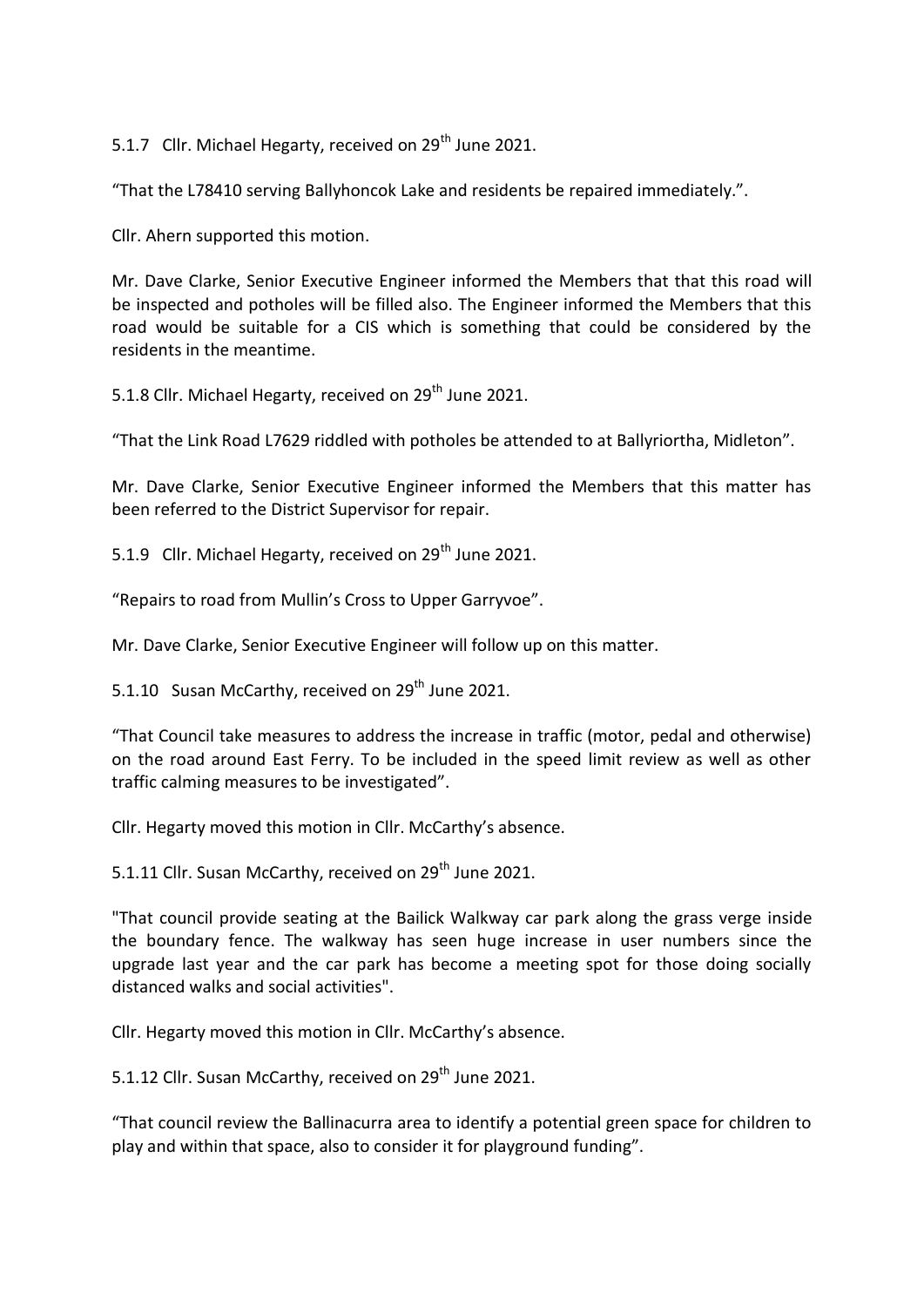Cllr. Hegarty moved this motion in Cllr. McCarthy's absence.

5.1.13 Cllr. Ann Marie Ahern received on 29<sup>th</sup> June 2021.

"That the council look at installing driver feedback signs at Ardnahinch, Shanagarry, Co. Cork".

Mr. Dave Clarke, Senior Executive Engineer informed the Members that 'speed repeater' signs would be the measure that should be considered first as the Council policy for 'Driver Feedback' signs is to provide them on approach roads into urban areas, in the meantime the Engineer will review the matter on the ground and will revert back to Cllr. Ahern by e-mail.

5.1.14 Cllr. Ann Marie Ahern, received on 29<sup>th</sup> June 2021.

"That this council invite representatives of Eirgrid to a meeting to update members on their re-vised rerouting of the Eirgrid interconnector".

Cllrs. Twomey & Linehan Foley supported this motion.

5.1.15 Cllr. Ann Marie Ahern, received on 30<sup>th</sup> June 2021.

"That an updated report be provided for a new graveyard for the Midleton area".

Mr. Joe McCarthy gave the Members the following report he has received from Niall Healy, Director of Services in relation to a motion submitted by Cllr. Noel Collins on July 6<sup>th</sup> 2020:

Councillors in the East Cork Municipal District will be aware of the previous work undertaken by the Council to identify suitable lands in Midleton and environs for a new burial ground. No suitable site has been identified. The Council will, as heretofore, continue to evaluate any potential sites that are identified in order to ascertain site suitability. Should any member of Council wish to identify a possible site, this will be investigated by Council officials.

Cllr. Ahern asked if there was any update from the Clergy. Mr. Joe McCarthy, Municipal District Officer informed the Members that to date no update has been received.

5.1.16 Cllr Liam Quaide, received on 30<sup>th</sup> June 2021.

"That the East Cork Municipal District would apply for sustainable transport funding to extend the footpath between Castlemartyr village and Castlemartyr GAA pitch onto Ladysbridge. The provision of a continuous segregated path between the villages would bring significant health, quality of life and tourism benefits for the local area. A segregated path of sufficient width for cyclists as well as pedestrians would involve still further benefits".

All Members supported this motion.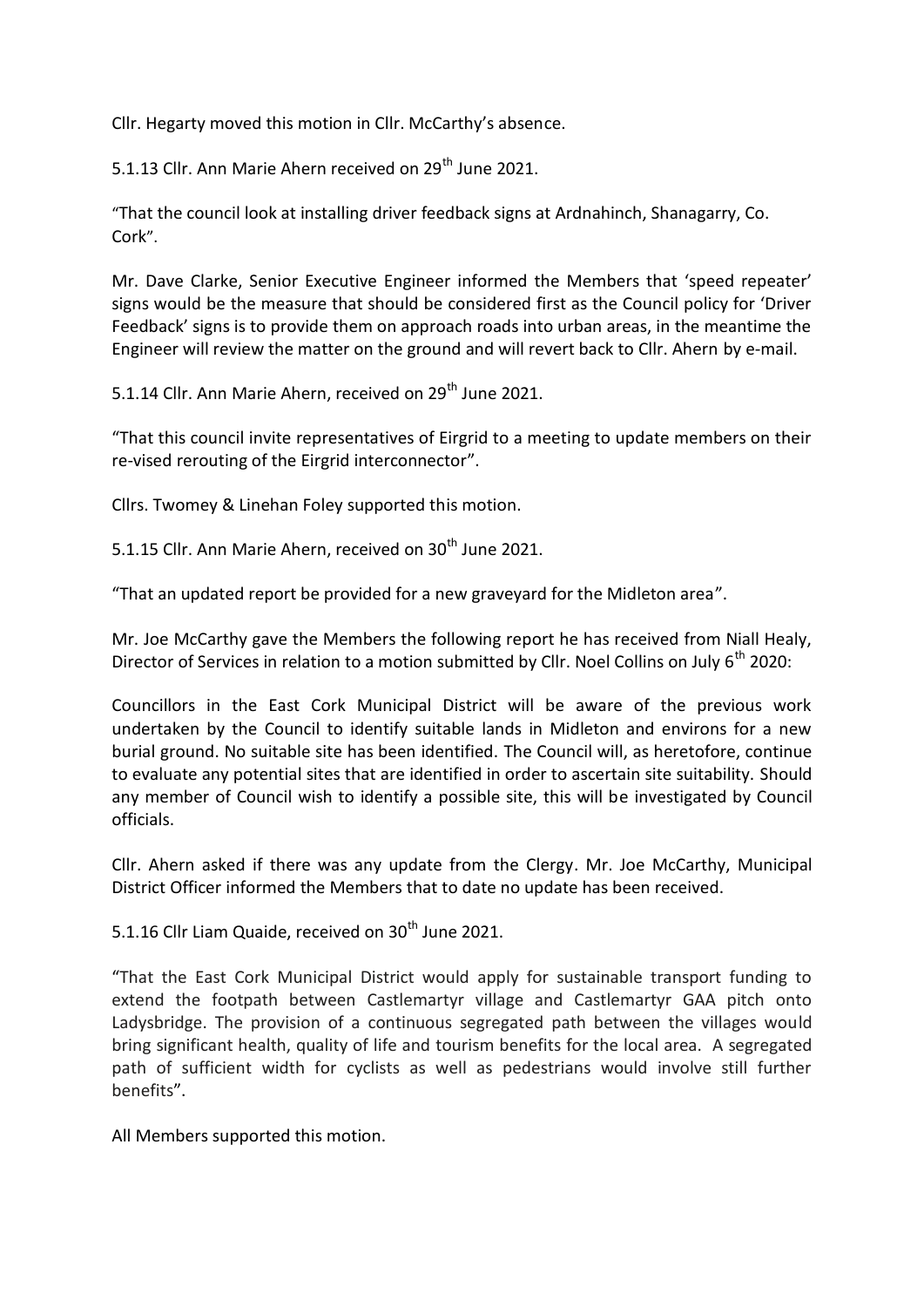Cllr. Hegarty stated that the footpath from Castlemartyr only goes as far as the GAA grounds and should be extended to Ladysbridge, Cllr. Hegarty informed the Members that he has approached a landowner who is willing to give a portion of land for the provision of a playground.

Ms. Helen Mulcahy, S/Municipal District Officer informed the Members that funding has already been received for the provision of a footpath from Castlemartyr to the GAA pitch which is at detailed design stage.

Mr. Dave Clarke, Senior Executive Engineer informed the Members that funding has been sought from the NTA to conduct a feasibility study to identify costings for the provision of a link footpath to Ladysbridge but funding has not been forthcoming to date. In the meantime the Senior Executive Engineer will refer the motion to the Senior Engineer of the Traffic and Transportation Section.

5.1.17 Cllr. Liam Quaide, received on 30<sup>th</sup> June 2021.

"That the East Cork Municipal District would support the Ladysbridge community to develop a playground in the village".

All Members supported this motion.

5.1.18 Cllr. Liam Quaide, received on 30<sup>th</sup> June 2021.

"That a traffic management measure such as a mini-roundabout would be considered for the entrance/exit of Castleredmond Estate due to the dangers encountered by motorists exiting the estate throughout the day".

Mr. Dave Clarke, Senior Executive Engineer informed the Members that the look and feel of this road will change with the Midleton to Ballinacurra Cycleway which will improve the overall function of this road and stated that the junction will be altered also.

The Engineer informed the Members that drawings are available on the Cork County Council's website and will forward the link onto the Members.

### **6)**. **Correspondence:**

1. E-mail from Maria Power in relation to Youghal Blue and Green Community Network.

Ms. Helen Mulcahy, S/Municipal District Officer informed the Members that she had received an e-mail from Maria Power in relation to Youghal Blue and Green Community Network stating that she would like to give a short presentation to the Members on the Youghal Blue and Green Community Network. The Members were in full agreement with this proposal.